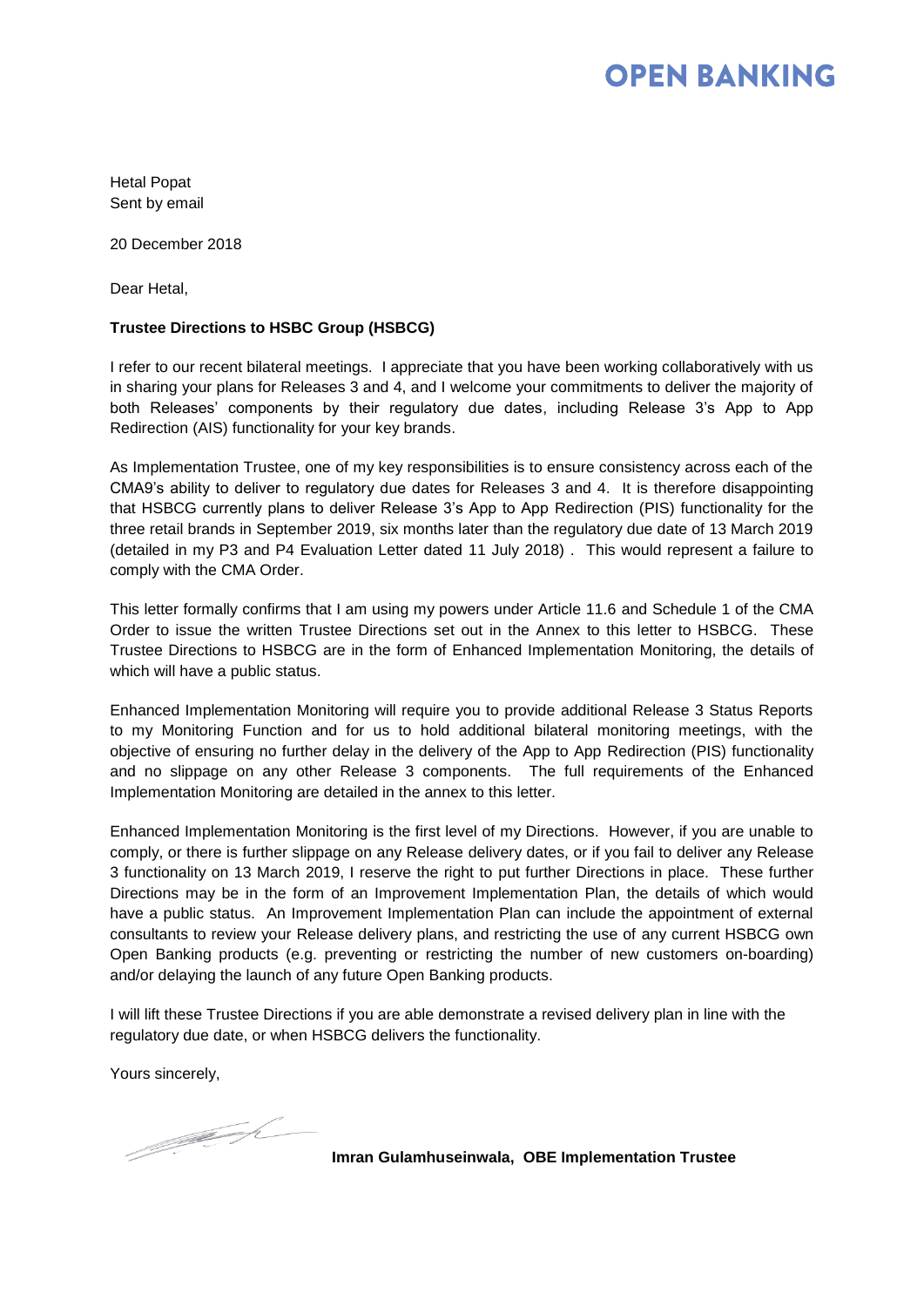# **OPEN BANKING**

### **Annex to Trustee Letter**

On 10 December 2018 the Implementation Trustee provided HSBCG with draft directions specifying and describing the steps to be taken by HSBCG. The Implementation Trustee has had regard to the representations received on the draft directions, and now issues these Directions.

## **Trustee Directions issued under Article 11.6 and Schedule 1 of the Retail Banking Market Investigation Order 2017**

## **1. Background and Interpretation**

1.1 On 2 February 2017 the CMA made the Retail Banking Market Investigation Order 2017 (the Order). For the purpose of these Directions all terms unless expressly stated otherwise shall be as defined in the Order.

1.2 On 10 July 2018 the Implementation Trustee submitted a revised Agreed Timetable and Project Plan to the CMA. The CMA gave notice of its approval of the revision on 11 July 2018. The revision contained inter alia a requirement for Providers to deliver App-to-App authentication functionality for AIS and PIS redirection, by 13 March 2019.

1.3 On 15 October 2018, HSBCG informed the Implementation Trustee that it would be unable to deliver App-to-App Redirection functionality for some of its brands' AIS and PIS by 13 March 2019. HSBCG submitted a proposal to the Implementation Trustee under which it proposed to deliver this functionality in full by 13 September 2019. The Implementation Trustee notes this plan, with delayed elements being:

- i) 13 September 2019 for HSBC Retail and first direct PIS; and
- ii) 13 September 2019 for M&S Bank AIS and PIS.

1.4 The total number of current HSBCG customers potentially impacted by this delay is 3.5million (i.e. the total number of current UK PCA mobile App users in scope of the CMA Order), all of which will still be able to access the full range of Open Banking services during the delay period.

#### **2. Commencement, revocation and variation**

2.1 The Directions come into force on 20 December 2018.

2.2 Once in force these Directions will continue to be in force until such time they are varied or revoked by the Implementation Trustee under the Order. The variation or revocation of these Directions does not affect the validity or enforceability of any right or obligations that arose prior to such variation or revocation.

2.3 The Implementation Trustee shall revoke these Directions on confirmation by the Implementation Trustee's Monitoring Function that HSBCG is able to demonstrate a revised delivery plan in line with the regulatory due date, or when HSBCG delivers all Release 3 functionality, including the App to App Redirection (PIS) functionality.